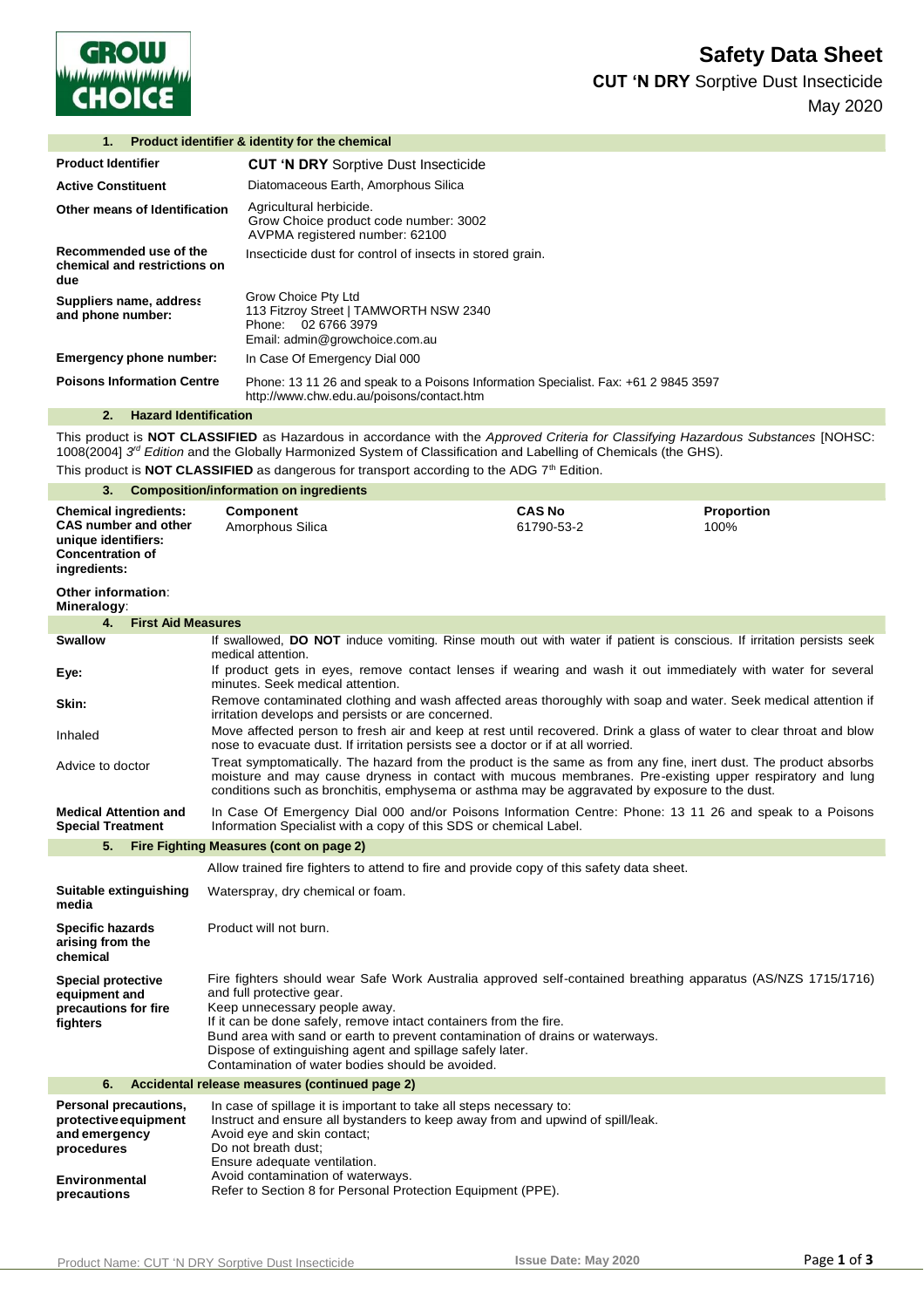| <b>Methods and materials</b><br>for containment and<br>cleaning up         | Reposition any leaking containers so as to minimise leakage.<br>Vacuum clean or wet sweep the spillage. Dam and absorb spill with an absorbent material (eg sand or soil). Shovel<br>the absorbed spill into drums.<br>Use vacuum equipment with high efficiency particulate air filters or sweep up without dust generation. Collect in a                                                                                                                                                                                                                                                                                                |  |  |
|----------------------------------------------------------------------------|-------------------------------------------------------------------------------------------------------------------------------------------------------------------------------------------------------------------------------------------------------------------------------------------------------------------------------------------------------------------------------------------------------------------------------------------------------------------------------------------------------------------------------------------------------------------------------------------------------------------------------------------|--|--|
|                                                                            | suitable, closed container to dispose and clean the spilled area with water.                                                                                                                                                                                                                                                                                                                                                                                                                                                                                                                                                              |  |  |
| 7.<br><b>Handling and Storage</b>                                          |                                                                                                                                                                                                                                                                                                                                                                                                                                                                                                                                                                                                                                           |  |  |
| <b>Precautions for safe</b><br>handling                                    | Safe work practices are recommended.<br>Avoid contact with eyes and skin.<br>When opening the container and preparing spray wear appropriate PPE (refer Section 8).<br>Do not spray under high wind conditions.                                                                                                                                                                                                                                                                                                                                                                                                                           |  |  |
|                                                                            | <b>Hygiene measures:</b><br>When using products, do not eat, drink or smoke.<br>Contaminated work clothing should not be allowed out of the workplace.<br>Wash hands thoroughly with soap and water after use and before eating, drinking, smoking/using tobacco, chewing gum,<br>using the toilet or applying cosmetics.<br>After each day's use, wash gloves, face shield or goggles and contaminated clothing.<br>Avoid contact with eyes and skin.                                                                                                                                                                                    |  |  |
| <b>Conditions for safe</b><br>storage, including any<br>incompatibilities: | Keep out of reach of children, unauthorised persons and animals.<br>Store in tightly sealed original containers in a dry secure place away from fertilizers, feed and food.<br>Store out of direct sunlight and extreme temperature.<br>Always read the label and any attached leaflet before use.                                                                                                                                                                                                                                                                                                                                        |  |  |
| 8.                                                                         | <b>Exposure controls/personal protection</b>                                                                                                                                                                                                                                                                                                                                                                                                                                                                                                                                                                                              |  |  |
| Control parameters -<br>exposure standards,<br>biological monitoring       | <b>Exposure Standards:</b><br>TWA: None specified: consider 10 mg/m 3; STEL: None specified: consider 10mg/m3; Peak Limitation (if any):<br>None; Skin Sensitiser (if any): none. This value is for inspirable dust containing no asbestos and <1% crystalline<br>silica.                                                                                                                                                                                                                                                                                                                                                                 |  |  |
|                                                                            | <b>Emergency Limits:</b>                                                                                                                                                                                                                                                                                                                                                                                                                                                                                                                                                                                                                  |  |  |
|                                                                            | TEEL-0 = 6(ppm), TEEL-1 = 18(ppm), TEEL-2 = 30(ppm), TEEL-4 = 500(ppm)                                                                                                                                                                                                                                                                                                                                                                                                                                                                                                                                                                    |  |  |
| Appropriate<br>engineering controls                                        | Control process conditions to avoid contact. Use in a well-ventilated area only. Use local exhaust ventilation to<br>keep exposure levels below the exposure limits above.                                                                                                                                                                                                                                                                                                                                                                                                                                                                |  |  |
| <b>Personal protective</b><br>equipment (PPE)                              | When opening the container, preparing the spray and using the prepared spray, wear cotton overalls buttoned to<br>the neck and wrist and a washable hat, elbow length PVC chemical resistant and face shield or goggles.<br><b>Face and Eye Protection:</b> Face shield or goggles.<br><b>Clothing:</b> Cotton overalls buttoned to the neck and wrist (or equivalent clothing) and a washable hat.<br>Gloves: Elbow-length chemical resistant PVC gloves.<br>Respiratory: If airborne concentrations are likely to exceed the exposure standards above or if exposed to dust,<br>an AS/NZS 1715/1716 approved respirator should be worn. |  |  |
|                                                                            | Recommended to use Australian and New Zealand Standard PPE:<br>Overalls<br>AS 3765, Clothing for protection against Hazardous chemicals<br>Gloves:<br>AS/NZS 2161, Industrial safety gloves and mittens (not electrical and medical gloves)<br>As/NZS 1337, Eye protectors for industrial applications.<br>Goggles and face shield<br>Footwear<br>AS/NZS 2210, Occupational protective footwear<br>Respirators<br>AS NZS 1715 Selection, Use and Maintenance of Respiratory Protective Devices<br>AS/NZS 1716, Respiratory Protective Devices                                                                                             |  |  |
| <b>Requirements</b>                                                        | Check State and/or Territory regulations that require people who use pesticides in their job or business to have                                                                                                                                                                                                                                                                                                                                                                                                                                                                                                                          |  |  |
| <b>Concerning Training</b>                                                 | adequate training in the application of the materials.                                                                                                                                                                                                                                                                                                                                                                                                                                                                                                                                                                                    |  |  |
| 9.                                                                         | <b>Physical and chemical properties</b>                                                                                                                                                                                                                                                                                                                                                                                                                                                                                                                                                                                                   |  |  |
| Appearance, form, colour and<br>odour                                      | White to light grey coloured dust with no odour (non-crystalline)                                                                                                                                                                                                                                                                                                                                                                                                                                                                                                                                                                         |  |  |
| pH (1% deion. Water);                                                      | No data available.                                                                                                                                                                                                                                                                                                                                                                                                                                                                                                                                                                                                                        |  |  |
| <b>Melting point</b>                                                       | 1500°C                                                                                                                                                                                                                                                                                                                                                                                                                                                                                                                                                                                                                                    |  |  |
| <b>Boiling point</b>                                                       | Not applicable.                                                                                                                                                                                                                                                                                                                                                                                                                                                                                                                                                                                                                           |  |  |
| <b>Flash point</b>                                                         | Not applicable.                                                                                                                                                                                                                                                                                                                                                                                                                                                                                                                                                                                                                           |  |  |
| <b>Evaporation rate</b>                                                    | Not applicable.                                                                                                                                                                                                                                                                                                                                                                                                                                                                                                                                                                                                                           |  |  |
| <b>Flammability</b>                                                        | Not flammable                                                                                                                                                                                                                                                                                                                                                                                                                                                                                                                                                                                                                             |  |  |
| Vapour pressure                                                            | Not applicable.                                                                                                                                                                                                                                                                                                                                                                                                                                                                                                                                                                                                                           |  |  |
| <b>Relative density (water)</b>                                            | 400-500 kg/m3 bulk density                                                                                                                                                                                                                                                                                                                                                                                                                                                                                                                                                                                                                |  |  |

| Solubility in water              | Negligible        |
|----------------------------------|-------------------|
| Auto-ignition temperature        | Not applicable    |
| <b>Decomposition temperature</b> | No data available |
| Viscositv                        | Not applicable    |
|                                  |                   |

## **10. Stability and Reactivity Chemical stability Product is considered stable and high temperatures will not degrade it. Conditions to avoid** Store in dry area out of direct sunlight. **Hazardous decomposition products** Hazardous polymerization will not occur.